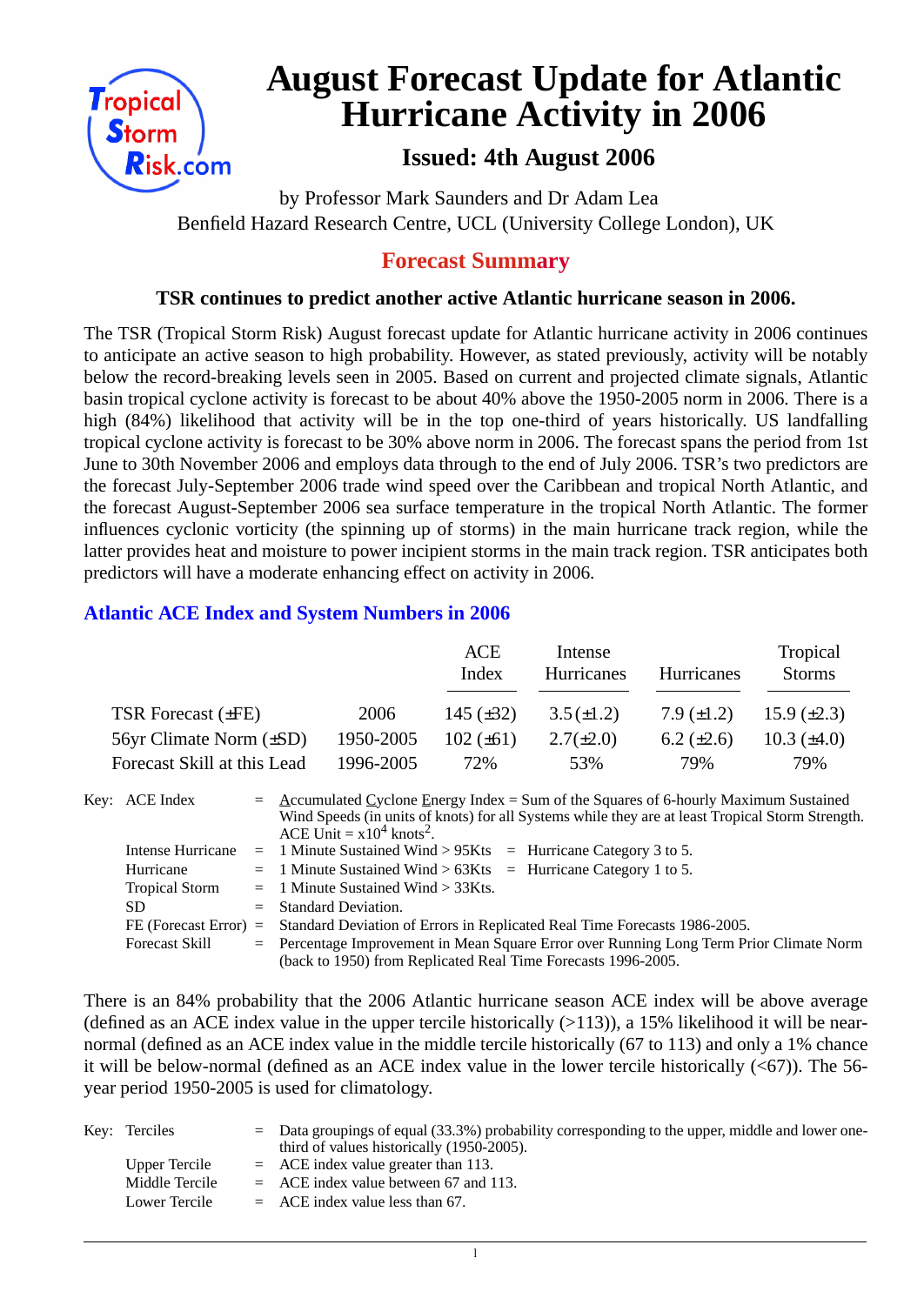#### **ACE Index & Numbers Forming in the MDR, Caribbean Sea and Gulf of Mexico in 2006**

|                              |           | ACE<br>Index   | Intense<br>Hurricanes | Hurricanes      | Tropical<br><b>Storms</b> |
|------------------------------|-----------|----------------|-----------------------|-----------------|---------------------------|
| TSR Forecast $(\pm FE)$      | 2006      | 118 $(\pm 50)$ | $3.2(\pm 1.4)$        | 5.7 $(\pm 1.5)$ | $9.2 \ (\pm 1.9)$         |
| 56yr Climate Norm $(\pm SD)$ | 1950-2005 | 79 $(\pm 60)$  | $2.3(\pm 1.9)$        | 4.3 $(\pm 2.5)$ | 7.1 $(\pm 3.4)$           |
| Forecast Skill at this Lead  | 1996-2005 | 46%            | 42%                   | 71%             | 71%                       |

The Atlantic hurricane Main Development Region (MDR) is the region  $10^{\circ}N - 20^{\circ}N$ ,  $20^{\circ}W - 60^{\circ}W$ between the Cape Verde Islands and the Caribbean Lesser Antilles. A storm is defined as having formed within this region if it reached at least tropical depression status while in the area.

There is a 74% probability that in 2006 the MDR, Caribbean Sea and Gulf of Mexico ACE index will be above average (defined as an ACE index value in the upper tercile historically (>91)), a 24% likelihood it will be near-normal (defined as an ACE index value in the middle tercile historically (35 to 91) and only a 3% chance it will be below-normal (defined as an ACE index value in the lower tercile historically (<35)). The 56-year period 1950-2005 is used for climatology.

#### **USA Landfalling ACE Index and Numbers in 2006**

|                                       |      | ACE<br>Index      | Hurricanes        | Tropical<br><b>Storms</b> |
|---------------------------------------|------|-------------------|-------------------|---------------------------|
| TSR Forecast $(\pm FE)$               | 2006 | 3.2 $(\pm 1.5)$   | $2.0 (\pm 1.2)$   | 4.2 $(\pm 1.9)$           |
| 56yr Climate Norm (±SD) 1950-2005     |      | $2.5 \ (\pm 2.2)$ | $1.5 \ (\pm 1.3)$ | 3.1 $(\pm 2.0)$           |
| Forecast Skill at this Lead 1996-2005 |      | 43%               | 44%               | 42%                       |

| Key: ACE Index           | $=$ Accumulated Cyclone Energy Index $=$ Sum of the Squares of hourly Maximum     |
|--------------------------|-----------------------------------------------------------------------------------|
|                          | Sustained Wind Speeds (in units of knots) for all Systems while they are at least |
|                          | Tropical Storm Strength and over the USA Mainland (reduced by a factor of 6).     |
|                          | ACE Unit = $x10^4$ knots <sup>2</sup> .                                           |
| Landfall Strike Category | $=$ Maximum 1 Minute Sustained Wind of Storm Directly Striking Land.              |
| USA Mainland             | $=$ Brownsville (Texas) to Maine.                                                 |

USA landfalling intense hurricanes are not forecast since we have no skill at any lead.

There is a 59% probability that in 2006 the USA landfalling ACE index will be above average (defined as a USA ACE index value in the upper tercile historically (>2.63)), a 30% likelihood it will be near-normal (defined as a USA ACE index value in the middle tercile historically (1.14 to 2.63) and only an 11% chance it will be below-normal (defined as a USA ACE index value in the lower tercile historically  $(\le 1.14)$ ). The 56-year period 1950-2005 is used for climatology.

#### **Key Predictors for 2006**

The key factors behind the TSR forecast for an above-average hurricane season in 2006 are the anticipated moderate enhancing effect of July-September forecast trade winds at 925mb height over the Caribbean Sea and tropical North Atlantic region  $(7.5^{\circ}N - 17.5^{\circ}N, 30^{\circ}W - 100^{\circ}W)$ , and of August-September forecast sea surface temperature for the Atlantic MDR  $(10^{\circ}N - 20^{\circ}N, 20^{\circ}W - 60^{\circ}W)$ . The current forecasts for these predictors are  $0.30\pm0.43$  ms<sup>-1</sup> (down from last month's value of  $0.34\pm0.51$  $\text{ms}^{-1}$ ) weaker than normal (1976-2005 climatology), and 0.40±0.13<sup>o</sup>C (up from last month's value of  $0.27\pm0.17^{\circ}$ C) warmer than normal (1976-2005 climatology). The forecast skills (assessed for the period 1986-2005) for these predictors at this lead are 76% and 86% respectively.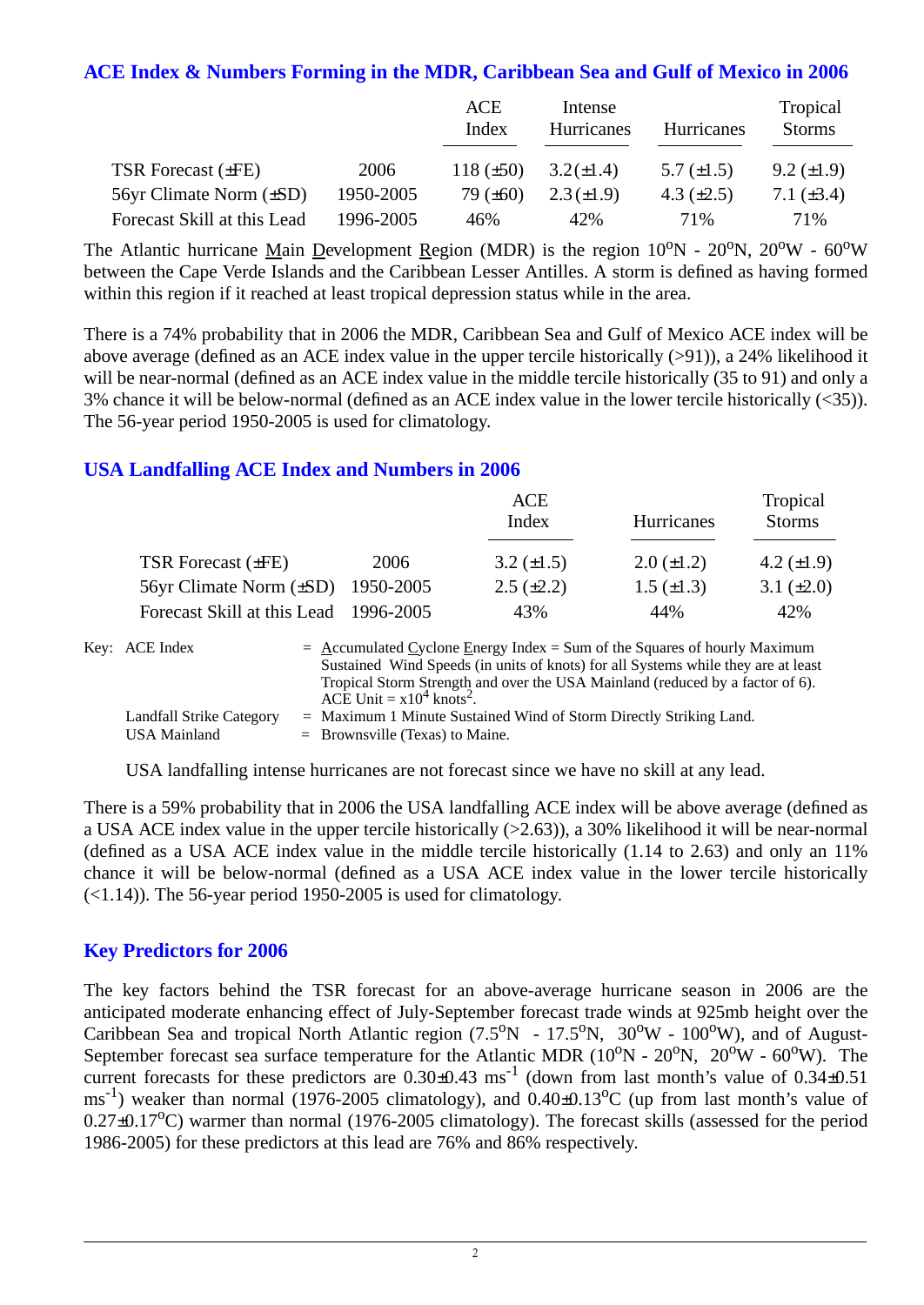#### **Further Information and Next Forecast**

Further information about TSR forecasts, verifications and hindcast skill as a function of lead time may be obtained from the TSR web site *http://tropicalstormrisk.com*. This is the final TSR monthly forecast update for the 2006 Atlantic hurricane season. A verification of the 2006 Atlantic hurricane season forecasts and an extended range forecast for the 2007 Atlantic hurricane season will be issued in December 2006.

#### **Appendix - Predictions from Previous Months**

| <b>Atlantic ACE Index and System Numbers 2006</b> |             |                     |                       |                 |                                    |  |  |  |
|---------------------------------------------------|-------------|---------------------|-----------------------|-----------------|------------------------------------|--|--|--|
|                                                   |             | <b>ACE</b><br>Index | Intense<br>Hurricanes | Hurricanes      | Named<br>Tropical<br><b>Storms</b> |  |  |  |
| Average Number (±SD) (1950-2005)                  |             | $102 (\pm 61)$      | $2.7 (\pm 2.0)$       | 6.2 $(\pm 2.6)$ | 10.3 $(\pm 4.0)$                   |  |  |  |
|                                                   | 4 Aug 2006  | 145 $(\pm 32)$      | 3.5 $(\pm 1.2)$       | 7.9 $(\pm 1.2)$ | 15.9 $(\pm 2.3)$                   |  |  |  |
|                                                   | 5 Jul 2006  | 143 $(\pm 37)$      | 3.4 $(\pm 1.5)$       | 7.7 $(\pm 1.9)$ | 14.1 $(\pm 3.6)$                   |  |  |  |
|                                                   | 6 Jun 2006  | 138 $(\pm 39)$      | 3.4 $(\pm 1.5)$       | 7.6 $(\pm 2.3)$ | 13.9 $(\pm 3.7)$                   |  |  |  |
|                                                   | 5 May 2006  | 147 $(\pm 36)$      | 3.6 $(\pm 1.5)$       | 7.9 $(\pm 2.2)$ | 14.6 $(\pm 3.7)$                   |  |  |  |
| <b>TSR Forecasts (±FE)</b>                        | 4 Apr 2006  | 152 $(\pm 46)$      | 3.8 $(\pm 1.7)$       | $8.2 (\pm 2.4)$ | 15.4 $(\pm 3.9)$                   |  |  |  |
|                                                   | 6 Mar 2006  | 144 $(\pm 47)$      | $3.5 (\pm 1.7)$       | 7.8 $(\pm 2.6)$ | 14.6 $(\pm 4.1)$                   |  |  |  |
|                                                   | 6 Feb 2006  | 172 $(\pm 53)$      | 4.1 $(\pm 1.7)$       | $9.1 (\pm 2.9)$ | 16.4 $(\pm 4.5)$                   |  |  |  |
|                                                   | 4 Jan 2006  | $170 (\pm 59)$      | 4.0 $(\pm 1.8)$       | $8.8 (\pm 2.8)$ | 16.2 $(\pm 4.3)$                   |  |  |  |
|                                                   | 6 Dec 2005  | 162 $(\pm 60)$      | 3.9 $(\pm 1.8)$       | $8.5 (\pm 2.8)$ | 15.7 $(\pm 4.5)$                   |  |  |  |
|                                                   | 3 Aug 2006  |                     | 3                     | 7               | 15                                 |  |  |  |
| <b>Gray Forecasts</b>                             | 31 May 2006 |                     | 5                     | 9               | 17                                 |  |  |  |
|                                                   | 4 Apr 2006  |                     | 5                     | 9               | 17                                 |  |  |  |
|                                                   | 6 Dec 2005  |                     | 5                     | 9               | 17                                 |  |  |  |
| <b>NOAA</b> Forecast                              | 22 May 2006 | 118-179             | $4-6$                 | $8 - 10$        | $13 - 16$                          |  |  |  |
| Meteorological Insti-                             | 1 Aug 2006  |                     |                       | 9               | 15                                 |  |  |  |
| tute, Cuba Forecast                               | 2 May 2006  |                     |                       | 9               | 15                                 |  |  |  |

#### **1. Atlantic ACE Index and System Numbers**



**FZ**